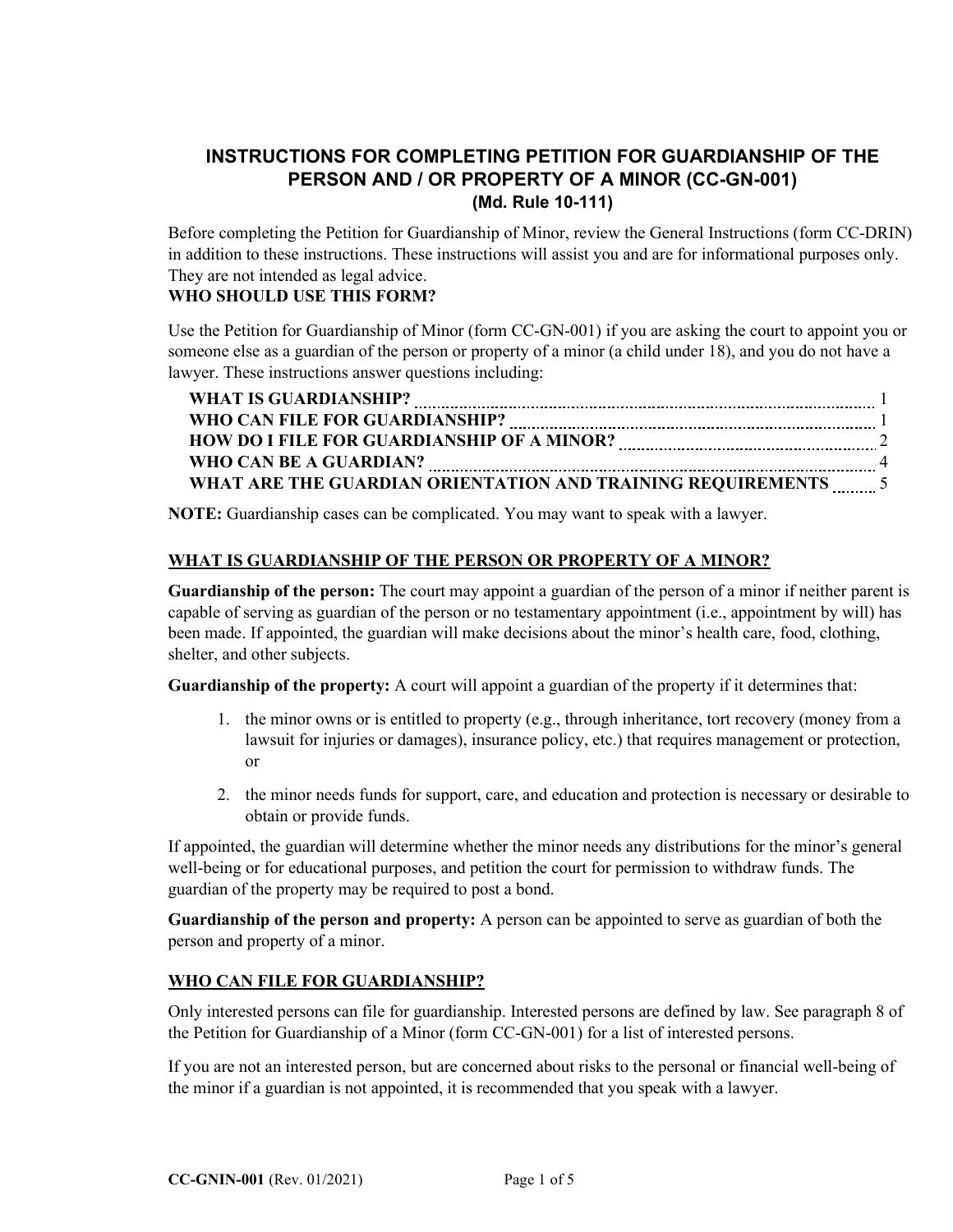### **HOW DO I FILE FOR GUARDIANSHIP OF A MINOR?**

If you are filing the guardianship case yourself, you are the petitioner. Use the **CC-GN forms.**

# **There are six (6) steps:**

## ☐ **STEP 1. Complete a Petition for Guardianship of Minor (form CC-GN-001).**

- **Parent's Consent to Guardianship of a Minor –** If the minor's parents are alive, ask them to consent (agree) to the guardianship by completing and signing the form Parent's Consent to Guardianship of a Minor (form CC-GN-007). Include the original form with your petition. If you cannot get consent from a living parent because they cannot be contacted, located, or identified, file the Affidavit of Attempts to Contact, Locate, and Identify (form CC-GN-010) with the court. If there is another reason, file an affidavit with the court (a written statement made under oath) stating why you could not get the parent's consent.
- **Designation of a Guardian of the Person** After a minor's 14<sup>th</sup> birthday, the minor may designate who they want as a guardian of the person. Complete the Designation of a Guardian of the Person by a Minor (form CC-GN-008).
- **Designation of a Guardian of the Property** After a minor's 16<sup>th</sup> birthday, the minor may designate who they want as a guardian of the property. Have the minor complete and sign the Designation of a Guardian of the Property by a Minor or Disabled Person (form CC-GN-009). Attach the original form to the petition.

### **CC-GN-001 Form tips:**

- If you are a **co-petitioner** (another person joining the filing for guardianship of the minor), complete and sign a Co-Petitioner Information Sheet (form CC-GN-018).
- **Instruction 3: Similarly situated full siblings –** means full siblings who need a guardian appointed for the same reason(s).
- **Paragraph 6:** If you are asking the court to appoint another person as guardian of the person or property, ask that person to complete and sign the Prospective Guardian Information Sheet (form CC-GN-023) and file the original with your petition.
- **Paragraph 7:** List the name of someone over the age of 18 who does not live with the minor and is not an interested person in the case. This is required so there is a neutral person the court can contact.

 $\Box$  **STEP 2. File for guardianship** – File the completed petition and required exhibits with the clerk of the court in the appropriate court.

#### **Where to File for Guardianship**

If you are requesting guardianship of the person and the minor **lives in** Maryland, file in the circuit court of the county (or Baltimore City) in which the minor is living. Do not file in the county (or Baltimore City) where you are living unless you live in the same county as the minor. If the minor **does not live in** Maryland, file in the circuit court of any county (or Baltimore City) in which the minor is physically present.

If you are requesting guardianship of the property of the minor, file in any county (or Baltimore City) where the minor has property such as a house or bank account.

If you are requesting both guardianship of the person and property, file in the county (or Baltimore City) in which the minor lives or is physically present.

You may also be able to file your case in the orphans' court in the county (or Baltimore City) where the minor lives, is physically present, or has property. Please note that a case that is filed in the orphans' court will be transferred to the circuit court if it is contested.

You must pay a filing fee. If you cannot afford the filing fees, ask the court to waive the fees at the beginning of your case by filing a Request for Waiver of Prepaid Costs (form CC-DC-089) (See General Instructions (form CC-DRIN) for more information on fees and court costs).

**CC-GNIN-001** (Rev. 01/2021) Page 2 of 5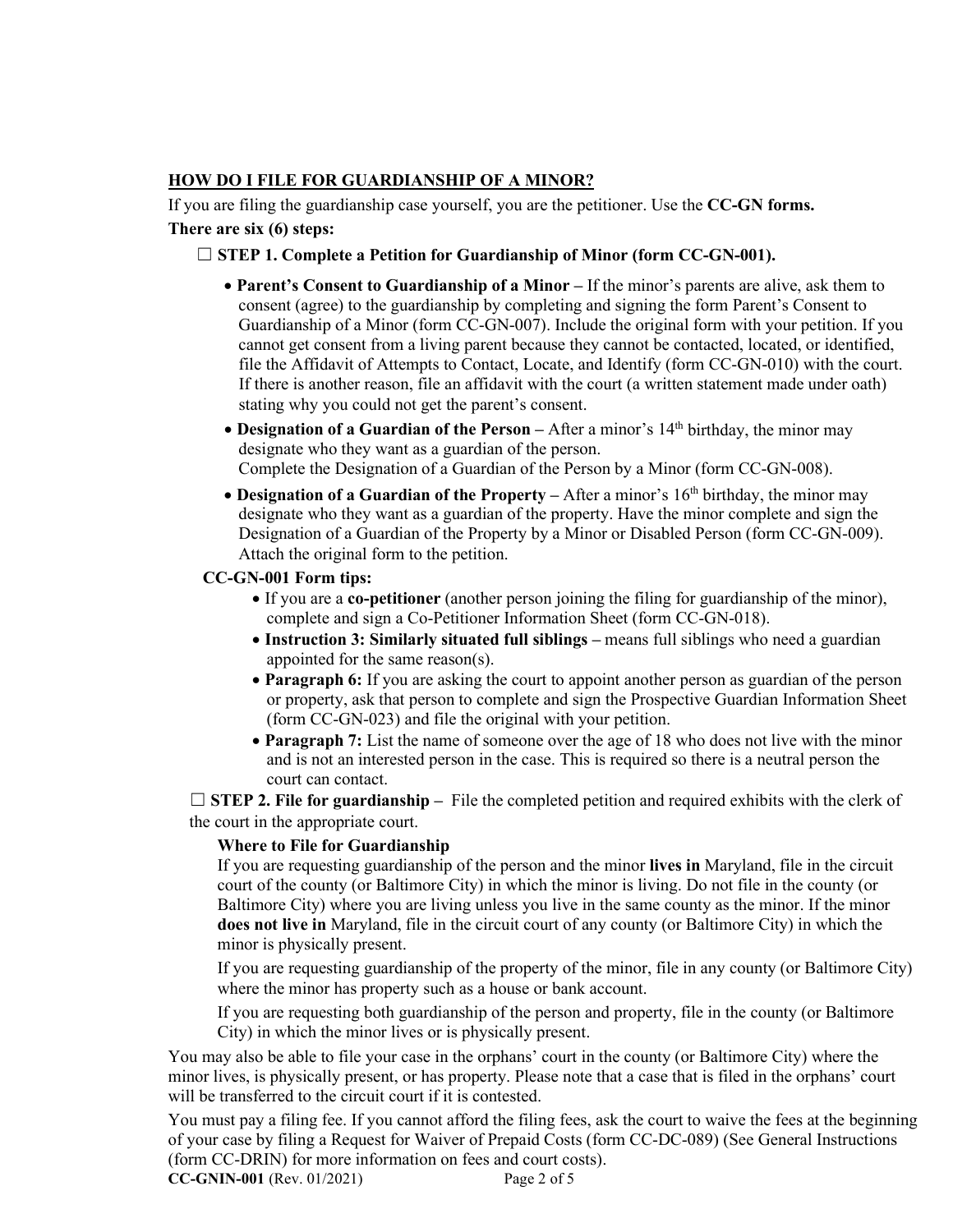The court will assign your petition **a case number.** It will also issue a **show cause order** that includes

- the date of the guardianship hearing (see STEP 6);
- the date by which service must be completed (see STEP 3); and
- the date by which the minor and interested persons need to respond or "show cause" as to why a guardianship is not necessary or why a proposed guardian should not be appointed.

#### **Remember the case number. Keep copies of the petition and all attachments.**

□ **STEP 3. Service of process** – Service of process is the way the court ensures that all necessary people receive copies of your guardianship petition. Your case cannot move forward until proper service is made.

**You must serve the minor, the parent(s), guardians(s), or other person(s) having care or custody of the minor, the minor's attorney if they have one, AND all interested persons** (see Paragraph 8 of form CC-GN-001 for a list of interested persons). If the minor lives with you, serve the minor and any additional persons named by the court. Service on a minor who is under the age of ten may be waived as long as the other service requirements are met (i.e., service is made upon the minor's parent, guardian, or other person who has custody of the minor, or another person if the minor lives with the petitioner).

Each person to be served must receive:

- **1)** A copy of the petition;
- **2)** Any papers filed with the court; and
- **3)** The **show cause order** issued by the court.

Serve interested persons with a Notice to Interested Persons (form CC-GN-005) if asking for a guardianship of the person and/or Notice to Interested Persons-Md. Rule 10-302(c) (form CC-GN-006) if asking for a guardianship of the property.

□ **STEP 4. File proof of service with the court** – File proof that all necessary people have been properly served with the required papers. If you were unable to contact, locate, or identify any interested person, complete and sign an Affidavit of Attempts to Contact, Locate, and Identify Interested Persons (form CC-GN-010) and file it with the court.

**For more information about service, see General Instructions** (form CC-DRIN) and the Self-Help Video, "Service of Process," available at: [mdcourts.gov/video/selfhelp/serviceofprocess.html.](http://www.mdcourts.gov/video/selfhelp/serviceofprocess.html)

 $\Box$  **STEP 5. Appointment of an Attorney** – After the court receives a petition for guardianship, it may appoint an attorney to represent the minor if the minor does not already have one.

#### ☐ **STEP 6.** Hearing

The court will schedule a hearing to help the court decide if the minor needs a guardian and, if so, who should be appointed. It is important that you attend the hearing and bring all papers related to the case. If the minor or an interested person contests (challenges) your request for guardianship, contact a lawyer before the hearing.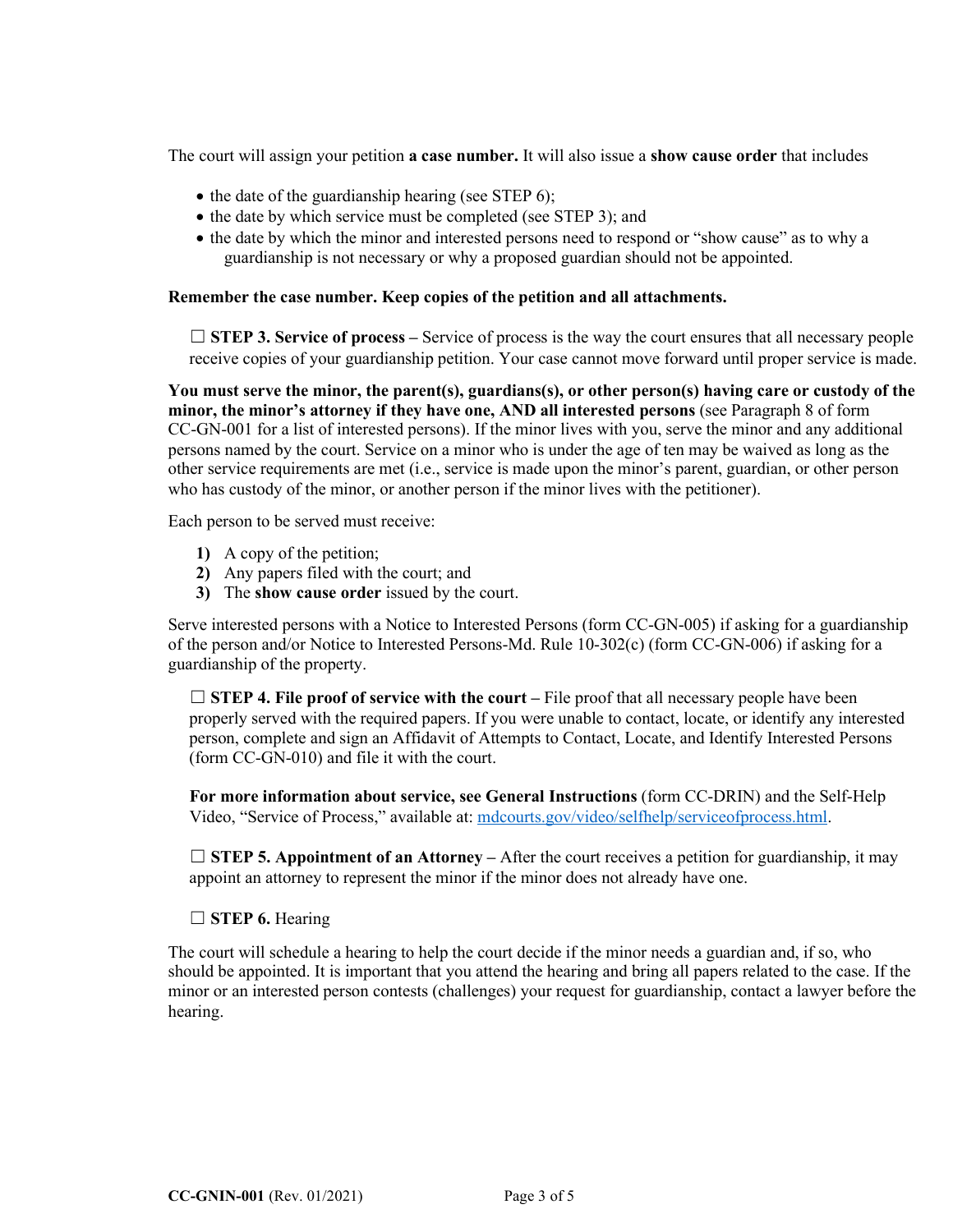#### **WHO CAN BE A GUARDIAN?**

The court may appoint anyone who is qualified and capable of fulfilling the responsibilities of a guardian. The law provides a list of potential guardians in order of preference. See: Md. Code Ann., Estates and Trusts, Article § 13-707.

Unless good cause is shown for the appointment, the court may not appoint someone who has been convicted of any of the following crimes listed under Md. Code Ann., Estates and Trusts, Article § 11-114:

- A felony
- A crime of violence as defined in § 14-101 of the Criminal Law Article, which include:
	- o abduction;
	- o arson in the first degree;
	- o kidnapping;
	- o manslaughter, except involuntary manslaughter;
	- o mayhem;
	- o maiming, as previously proscribed under former Article 27, §§ 385 and 386 of the Maryland Code;
	- o murder;
	- o rape;
	- o robbery under § 3-402 or § 3-403 of the Criminal Law Article;
	- o carjacking;
	- o armed carjacking;
	- o sexual offense in the first degree;
	- o sexual offense in the second degree;
	- o use of a handgun in the commission of a felony or other crime of violence;
	- o child abuse in the first degree under § 3-601 of the Criminal Law Article;
	- o sexual abuse of a minor under § 3-602 of the Criminal Law Article if:
		- $\bullet$  the victim is under the age of 13 years and the offender is an adult at the time of the offense; and
		- $\blacksquare$  the offense involved:
			- vaginal intercourse, as defined in § 3-301 of the Criminal Law Article;
			- a sexual act, as defined in § 3-301 of the Criminal Law Article;
			- an act in which a part of the offender's body penetrates, however slightly into the victim's genital opening or anus; or
			- the intentional touching, not through the clothing, of the victim's or the offender's genital, anal, or other intimate area for sexual arousal, gratification, or abuse;
	- o an attempt to commit any of the crimes listed above;
	- $\circ$  continuing course of conduct with a child under § 3-315 of the Criminal Law Article;
	- o assault in the first degree;
	- o assault with intent to murder;
	- o assault with intent to rape;
	- o assault with intent to rob;
	- o assault with intent to commit a sexual offense in the first degree; and
	- o assault with intent to commit a sexual offense in the second degree.
- Assault in the second degree; or
- A sexual offense in the third or fourth degree or attempted rape or sexual offense in the third or fourth degree

Unless good cause is shown for the appointment, the court may not appoint someone as a guardian of the property who has been convicted of a crime that reflects negatively on that person's honesty, trustworthiness, or fitness to perform the guardianship duties, including fraud, extortion, embezzlement, forgery, perjury, and theft.

If you or the proposed guardian has been convicted of a disqualifying crime, **there will be an opportunity to explain to the court why the court should still make the appointment.**